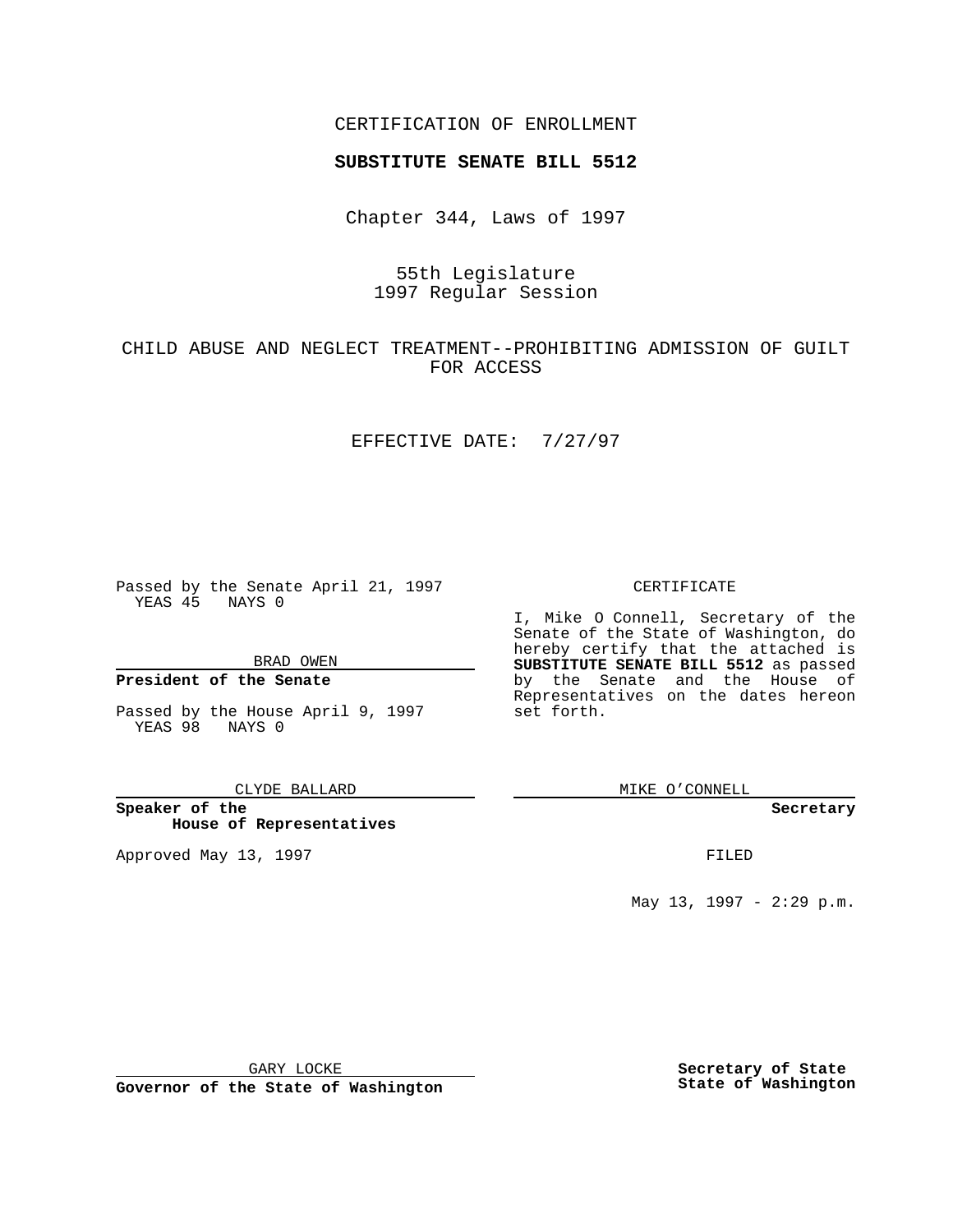## **SUBSTITUTE SENATE BILL 5512** \_\_\_\_\_\_\_\_\_\_\_\_\_\_\_\_\_\_\_\_\_\_\_\_\_\_\_\_\_\_\_\_\_\_\_\_\_\_\_\_\_\_\_\_\_\_\_

\_\_\_\_\_\_\_\_\_\_\_\_\_\_\_\_\_\_\_\_\_\_\_\_\_\_\_\_\_\_\_\_\_\_\_\_\_\_\_\_\_\_\_\_\_\_\_

## AS AMENDED BY THE HOUSE

Passed Legislature - 1997 Regular Session

### **State of Washington 55th Legislature 1997 Regular Session**

**By** Senate Committee on Human Services & Corrections (originally sponsored by Senators Stevens, Hargrove, Benton, Haugen, Strannigan, Hochstatter, Rasmussen, Schow and Oke)

Read first time 03/05/97.

1 AN ACT Relating to admittance of guilt in child abuse and neglect; 2 and amending RCW 26.44.140.

3 BE IT ENACTED BY THE LEGISLATURE OF THE STATE OF WASHINGTON:

4 **Sec. 1.** RCW 26.44.140 and 1991 c 301 s 15 are each amended to read 5 as follows:

 The court shall require that an individual who, while acting in a parental role, has physically or sexually abused a child and has been removed from the home pursuant to a court order issued in a proceeding under chapter 13.34 RCW, prior to being permitted to reside in the home where the child resides, complete the treatment and education requirements necessary to protect the child from future abuse. The court may require the individual to continue treatment as a condition 13 for remaining in the home where the child resides. Unless a parent, 14 custodian, or quardian has been convicted of the crime for the acts of abuse determined in a fact-finding hearing under chapter 13.34 RCW, such person shall not be required to admit guilt in order to begin to 17 fulfill any necessary treatment and education requirements under this 18 section.